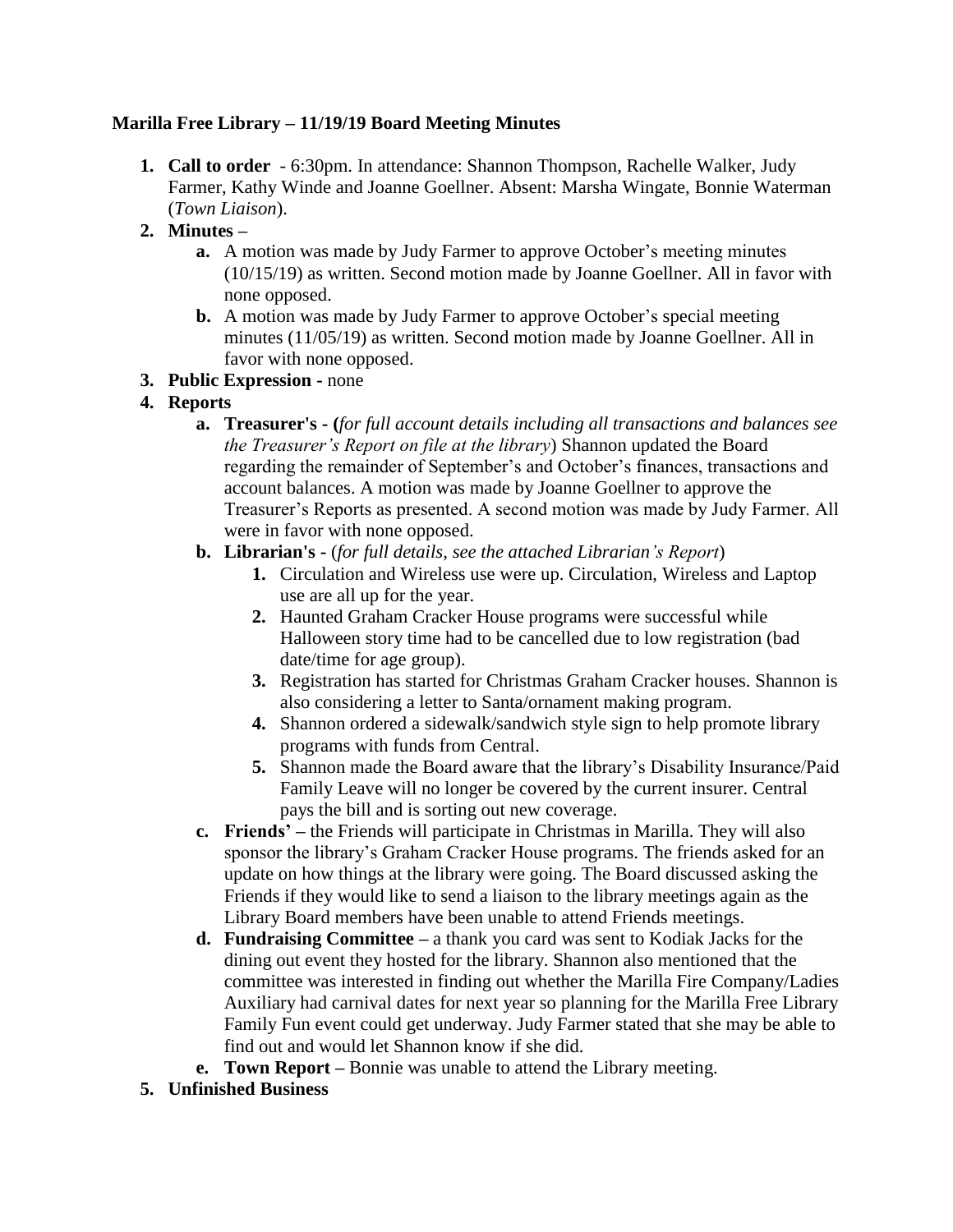- **a. Library Lift**
	- **1. Presentation –** Rachelle presented and asked for input regarding a power point presentation she created to share with the Town of Marilla board at a planning session on Tuesday December  $10^{th}$  at 7pm.

# **b. Building Maintenance**

- **1. LED Light –** Fixtures/bulbs were ordered for the library. When everything is received, a date to install will be scheduled with contractors. Ken Stone at Central verified accounts and information was sent for the purchase order. Four companies were called for quotes.
- **2. Snow Rake –** Shannon did not purchase the "Needed Items" mentioned in agenda item 3. C. of the Special Meeting Minutes from 11/05/19. She wanted to ask the Board if she could also buy a snow rake as recommended by the Marilla Highway department to remove snow/debris from the gutter guards. All were in favor.
- **3. Alarm System Issues –** the Board was made aware that the library alarm was triggered twice since the last meeting with police dispatch. The situation will be monitored to see if any adjustments need to be made to the alarms.
- **c. Treasurer Position –** Kathy Winde accepted nomination to the role of Treasurer.

# **6. New Business**

- **a. ACT Meeting recap –** Rachelle Walker shared with the Board, information she learned at the 10/19 ACT Meeting that took place at the North Collins Library. Topics included:
	- **1.** The role that the Central system provides vs directors vs a library board. Rachelle thought it should be noted in the minutes that the trustees could do a little more to thank/show appreciation for the Marilla Free Library staff and director.
	- **2.** ADA Coordinator requests the library has 7 days to comply with a request, it doesn't have to be exactly what is asked as long as it is meets the request needs. However, if the request is reasonable, it is ok to fulfill as specified. As a Board, a decision needs to be made who would respond to an appeal in terms of an ADA compliance dispute. ADA payment for compliance comes from Operating Account.

# **7. Other Business**

**a. Payroll Report –** Shannon passed around the payroll report for pay periods 19 + 20 to be viewed by the Board.

# **b. Payments**

- **1.** A motion was made by Judy Farmer to approve transfer of funds from the Town Account to the Operating Account to pay the \$1700 bill from Young Waterproofing Co. A second was made by Kathy Winde. All were in favor, none opposed.
- **2.** A motion was made by Joanne Goellner to approve reimbursement of receipts submitted by Karen Thompson (library caretaker/cleaner) in the amount of \$38.29 for Pledge and landscaping supplies. A second was made by Judy Farmer. Funds will come from the Operating Account. All were in favor.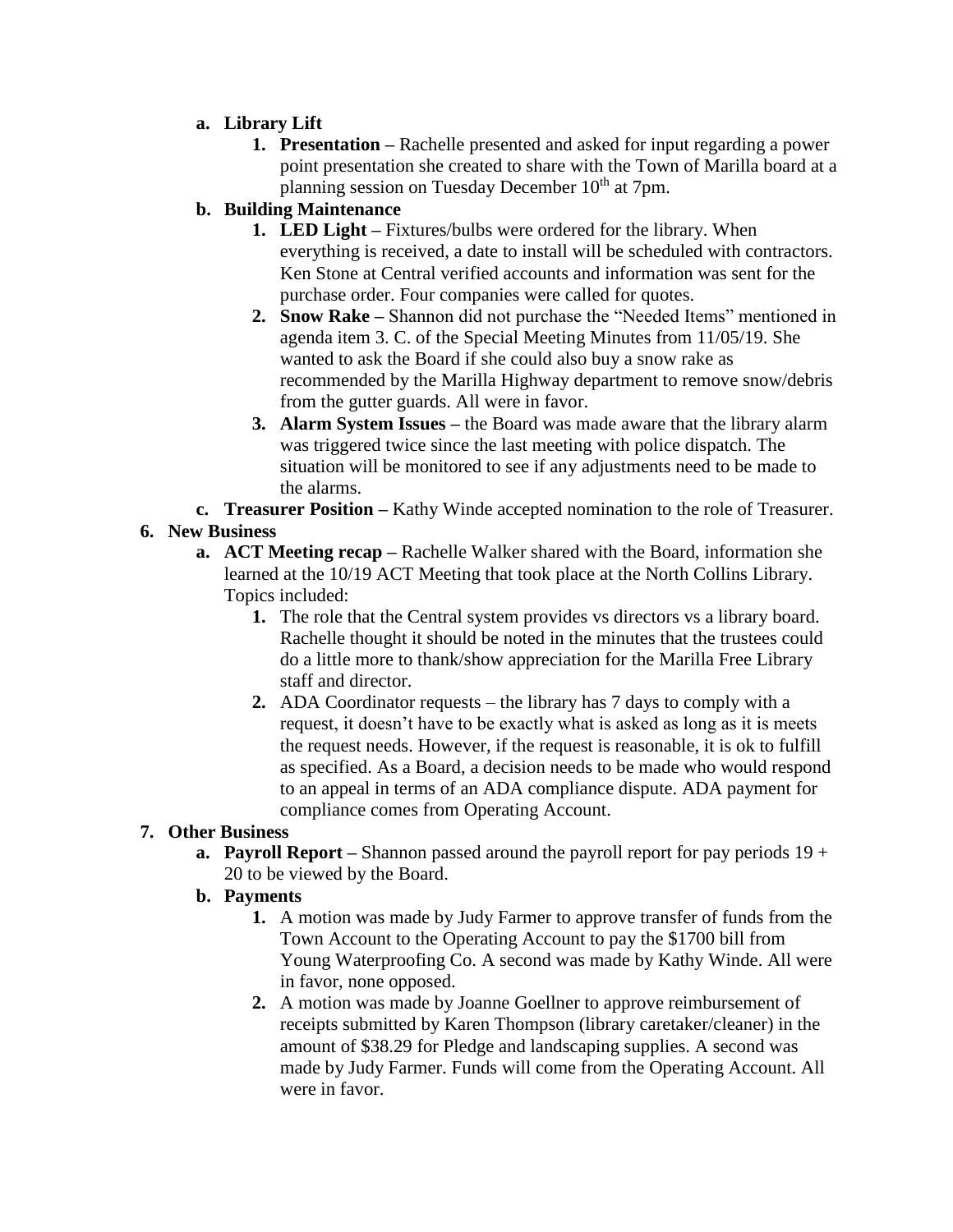- **3.** A motion was made by Kathy Winde to approve the reimbursement of mileage from April – November 13 to Shannon Thompson for \$195.56. A second was made by Joanne Goellner. All were in favor.
- **8. Next Meeting: 12/10/19 6:30pm** (prior to the Town Work Session Meeting)
- 9. **Adjournment -** There being no further business to conduct, a motion to adjourn the meeting was made by Judy Farmer at X:XXpm with a second by Kathy Winde. All were in favor with none opposed.

Meeting Minutes Respectfully Submitted, December 5, 2019 by Joanne Goellner, Secretary.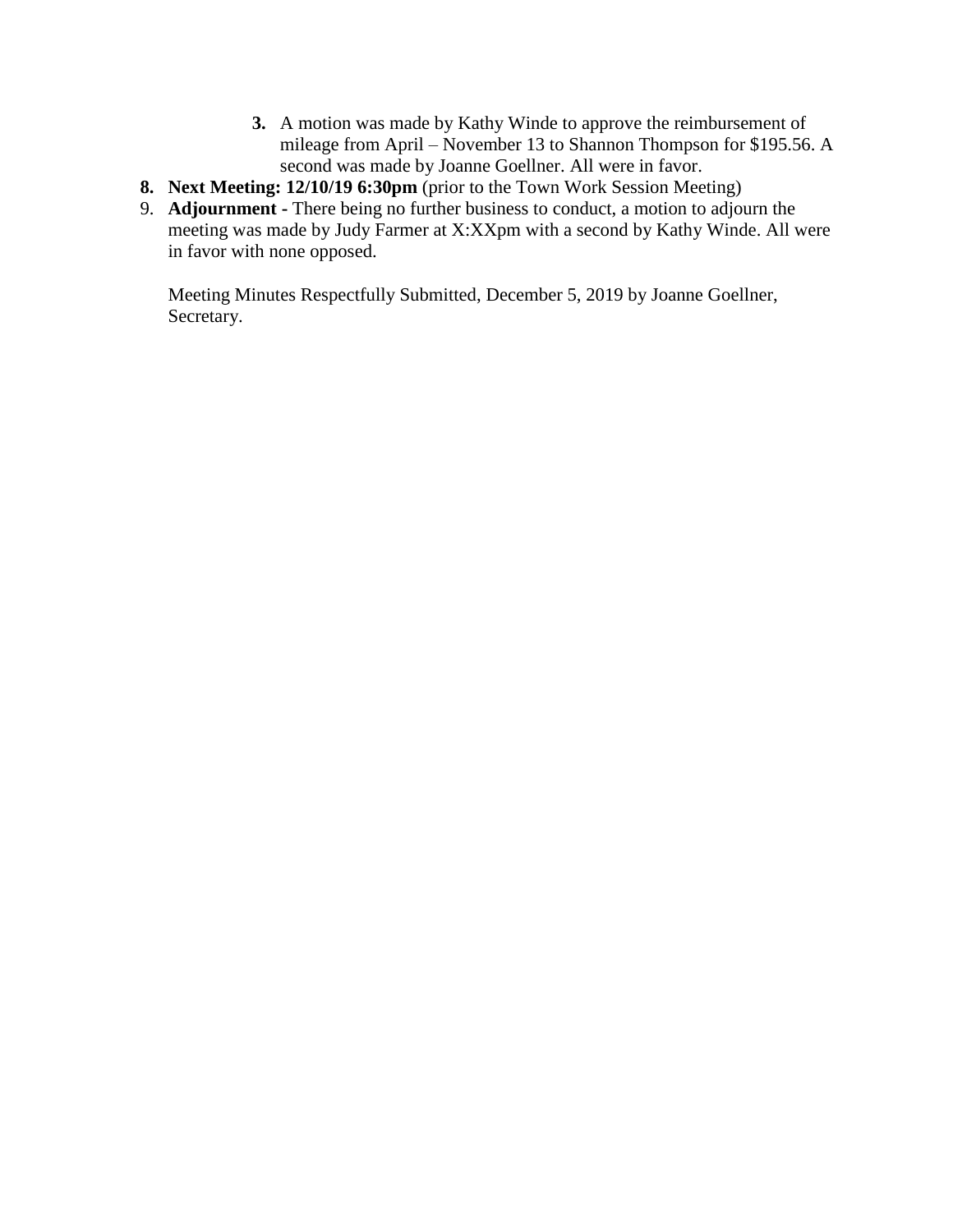#### **Librarians Report –** November 19, 2019

#### *Operating Budget*

#### *Receipts*

October Receipts: \$ 231.59 **Receipts** year to date: \$ 4,297.55 This represents fine/copy/print revenue. This year our revenue commitment is \$3,526.

### *Expenditures*

October: \$ 0 **Expenditures** year to date: \$ 3,264.05. This year our expenditure allotment is \$4,900.

### *Circulation*

October was 3,086. This was up by 33 or 1.1% Year to date is 32,341. This is up by 288 or 0.9%

### *Computer Use*

October was 61. This was down by 47 or -43.5% Year to date is 720. This is down by 227 or -24%

### *Laptop Use*

October was 14. This was down by 4 Year to date is 142. This is up by 63

### *Wireless Usage*

October was 145. This was up by 28 or 23.9% Year to date is 1,436. This is up by 251 or 21.2%

### *Patron Count*

October was 1,369. This was down by 69 or -4.8% Year to date is 14,299. This is down by 589 or -4%

### *Fall & Winter Programs*

- **•** Make a Grandparents Day Card August 31<sup>st</sup> September 7<sup>th</sup> (22 Participated)
- **Celebrate Library Card Sign Up Month** Starting Oct. 7<sup>th</sup> Toy Story themed crafts **(59 Total)**
- Lego Club Thursday, October 17<sup>th</sup> at 6:00 pm ages 5 & up. (9 Attended)
- **Haunted Mansion Graham Cracker Houses** Saturday, October 19<sup>th</sup> at 11:00 am (23 Adults **& Kids)**
- **Haunted Mansion Graham Cracker Houses –** Tuesday, October 22<sup>nd</sup> at 6:00 pm (14 Adults **and Kids)**